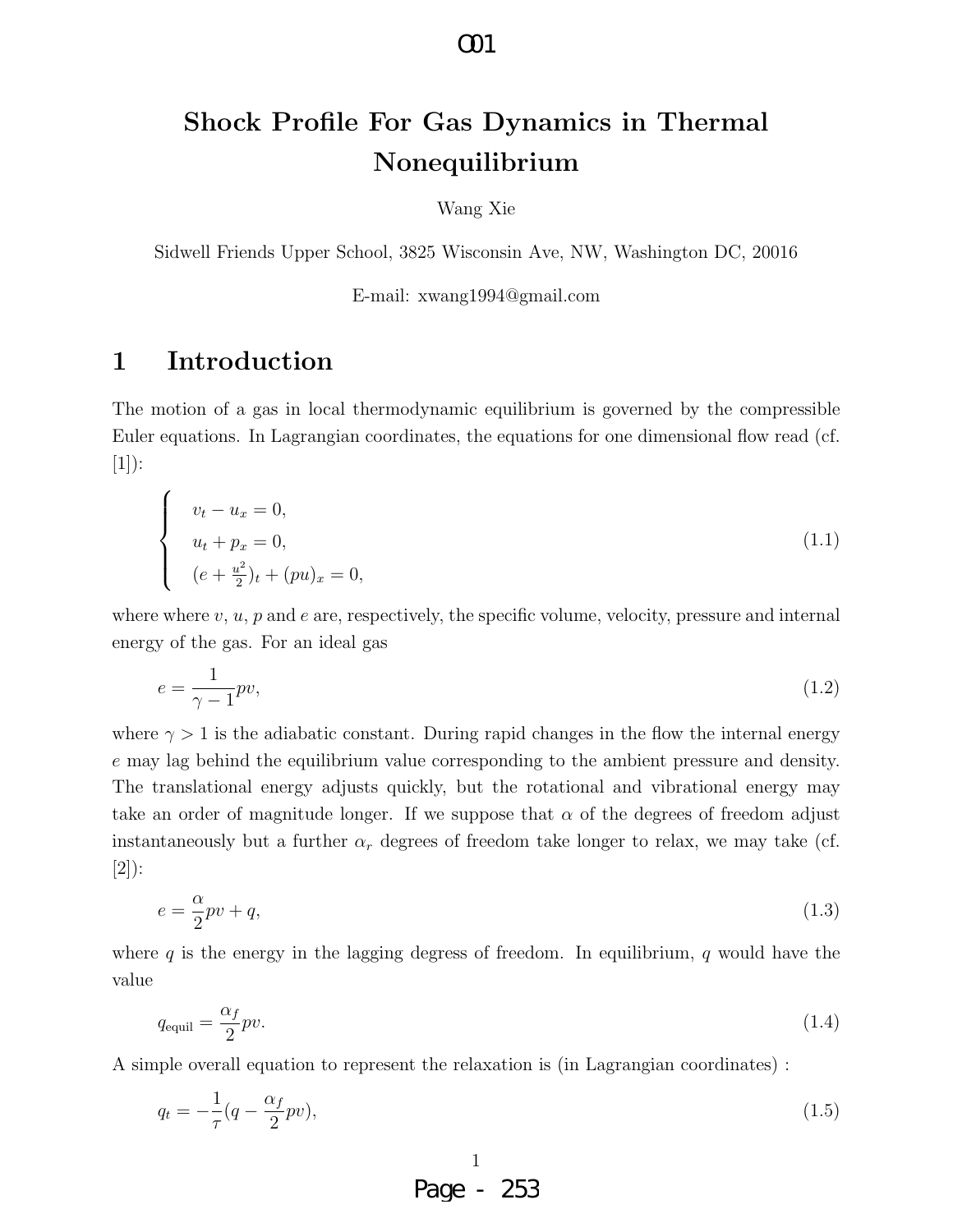#### where  $\tau > 0$  is the relaxation time. Therefore, in thermal nonequilibrium, we have the following system of equations to model the gas motion:

$$
\begin{cases}\n v_t - u_x = 0, \\
 u_t + p_x = 0, \\
 (\frac{\alpha}{2}pv + q + \frac{u^2}{2})_t + (pu)_x = 0, \\
 q_t = -\frac{1}{\tau}(q - \frac{\alpha_f}{2}pv).\n\end{cases}
$$
\n(1.6)

If the relaxation time  $\tau$  is taken to be so short that  $q = \frac{\alpha_f}{2}$  $\frac{x_f}{2}pv$  is an adequate approximation to the last equation in (1.6), we have the following equilibrium theory:

$$
\begin{cases}\n v_t - u_x = 0, \\
 u_t + p_x = 0, \\
 (\frac{\alpha + \alpha_f}{2}pv + \frac{u^2}{2})_t + (pu)_x = 0.\n\end{cases}
$$
\n(1.7)

The three characteristic speeds for (1.7) are:

$$
\lambda_1 = -\sqrt{\left(1 + \frac{2}{\alpha + \alpha_f}\right)\frac{p}{v}}, \lambda_2 = 0, \lambda_3 = \sqrt{\left(1 + \frac{2}{\alpha + \alpha_f}\right)\frac{p}{v}}.
$$

For system (1.7),  $((v_-, u_-, p_-), (v_+, u_+, p_+), \sigma)$  with two constant states  $(v_-, u_-, p_-)$  and  $(v_{+}, u_{+}, p_{+})$  and speed  $\sigma$  is called a shock wave (cf. [1]) if the following Rankine-Hugoniot conditions

$$
\begin{cases}\n-\sigma(v_{+}-v_{-}) = (u_{+}-u_{-}), \\
\sigma(u_{+}-u_{-}) = (p_{+}-p_{-}), \\
\sigma\left\{\left(\frac{\alpha+\alpha_{f}}{2}p_{+}v_{+}+\frac{u_{+}^{2}}{2}\right)-\left(\frac{\alpha+\alpha_{f}}{2}p_{-}v_{-}+\frac{u_{-}^{2}}{2}\right)\right\} = (p_{+}u_{+}-p_{-}u_{-}),\n\end{cases} \tag{1.8}
$$

hold, and some other entropy conditions hold, where *v−*, *v*+, *p−, p*<sup>+</sup> are positive constants, *u*<sup>−</sup> and *u*<sup>+</sup> are constants. A shock wave is called a 1-shock wave if

$$
-\sqrt{(1+\frac{2}{\alpha+\alpha_f}\frac{p_{-}}{v_{-}}}>\sigma>-\sqrt{(1+\frac{2}{\alpha+\alpha_f}\frac{p_{+}}{v_{+}})}.
$$
\n(1.9)

A shock wave is called a 3-shock wave if

$$
\sqrt{\left(1+\frac{2}{\alpha+\alpha_f}\right)^{p-}_{v_-}} > \sigma > \sqrt{\left(1+\frac{2}{\alpha+\alpha_f}\right)^{p+}_{v_+}}.
$$
\n(1.10)

In this paper, we consider a 3-shock wave, because a 1-shock wave can be handled by the same method. For a 3-shock wave, it follows from (1.8) and (1.10) that,

$$
v_- < v_+, \ u_- > u_+, \ p_- > p_+.\tag{1.11}
$$

## O01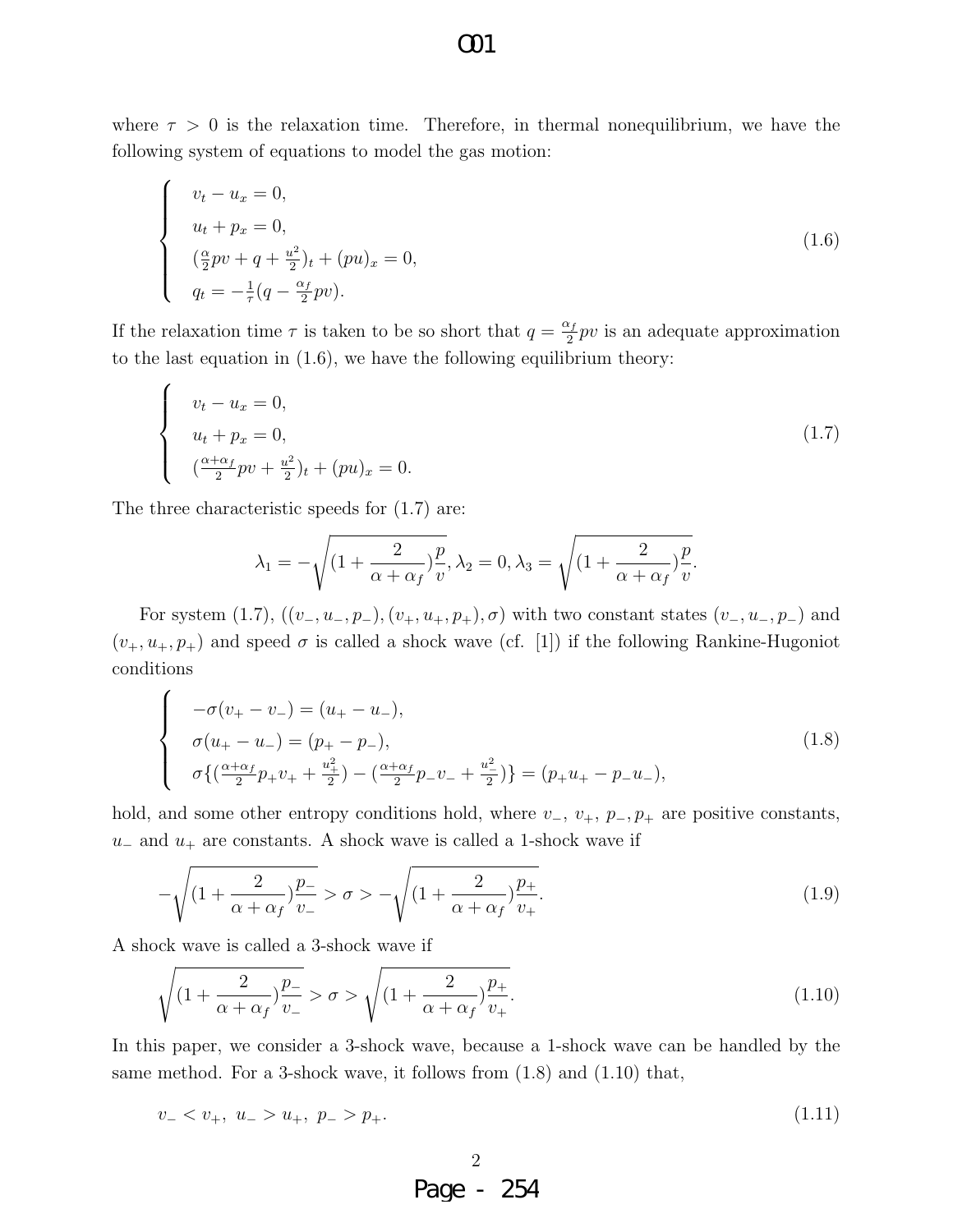A shock profile for the 3-shock wave  $((v_-, u_-, p_-), (v_+, u_+, p_+), \sigma)$  is a traveling wave solution for system (1.6) of the form  $(v, u, p, q)$  $(\frac{x-\sigma t}{\tau})$  satisfying

$$
(v, u, p, q)(\pm \infty) = (v_{\pm}, u_{\pm}, p_{\pm}, \frac{\alpha_f}{2} p_{\pm} v_{\pm}).
$$
\n(1.12)

So we have

$$
\begin{cases}\n-\sigma v' - u' = 0, \\
-\sigma u' + p' = 0, \\
-\sigma (\frac{\alpha}{2}pv + q + \frac{u^2}{2})' + (pu)' = 0, \\
-\sigma q' = -(q - \frac{\alpha_f}{2}pv),\n\end{cases}
$$
\n(1.13)

where  $' = \frac{d}{d\xi}$  and  $\xi = \frac{x - \sigma t}{\tau}$ .

In this paper, we are interested in the existence and properties of the shock profile. For general hyperbolic system with relaxation, the existence of the shock profile has been proved in [3] by using the center manifold method with the assumption that the shock strength is sufficiently small. In this paper, we find the sufficient and necessary condition, which is  $\frac{p_{-}}{p_{+}} < 1 + \frac{2\alpha_f}{\alpha(1+\alpha+\alpha_f)}$ , to ensure the existence of the shock profile. Moreover, we can calculate the shock profile solution in some explicit details. This is in sharp contrast to the abstract construction in [3]. Before we state our theorem, we introduce some notations. Let

$$
\begin{cases}\n m = \sigma v_{-} + u_{-} = \sigma v_{+} + u_{+}, \\
 P = -\sigma u_{-} + p_{-} = -\sigma u_{+} + p_{+}, \\
 Q = -\sigma \left( \frac{\alpha + \alpha_{f}}{2} p_{-} v_{-} + \frac{u_{-}^{2}}{2} \right) + p_{-} u_{-} \\
 = -\sigma \left( \frac{\alpha + \alpha_{f}}{2} p_{+} v_{+} + \frac{u_{+}^{2}}{2} \right) + p_{+} u_{+}, \\
 f(v) = -\sigma^{2} (1 + \alpha) v + (1 + \frac{\alpha}{2}) (\sigma^{2} v_{-} + p_{-}) = -\sigma^{2} (1 + \alpha) v + (1 + \frac{\alpha}{2}) (\sigma^{2} v_{+} + p_{+}).\n \end{cases}
$$
\n(1.14)

Our theorem is the following:

**Theorem 1** Suppose the two constant states  $(v_-, u_-, p_-)$ ,  $(v_-, u_-, p_-)$  and the speed  $\sigma$ satisfy the Rankine-Hugoniot conditions (1.8) and the Lax shock condition (1.10). Then, 1) If

$$
\frac{p_-}{p_+} < 1 + \frac{2\alpha_f}{\alpha(1 + \alpha + \alpha_f)},\tag{1.16}
$$

then there exists a solution to the problem (1.13) and (1.12). 2) If

$$
\frac{p_{-}}{p_{+}} \ge 1 + \frac{2\alpha_{f}}{\alpha(1 + \alpha + \alpha_{f})},\tag{1.17}
$$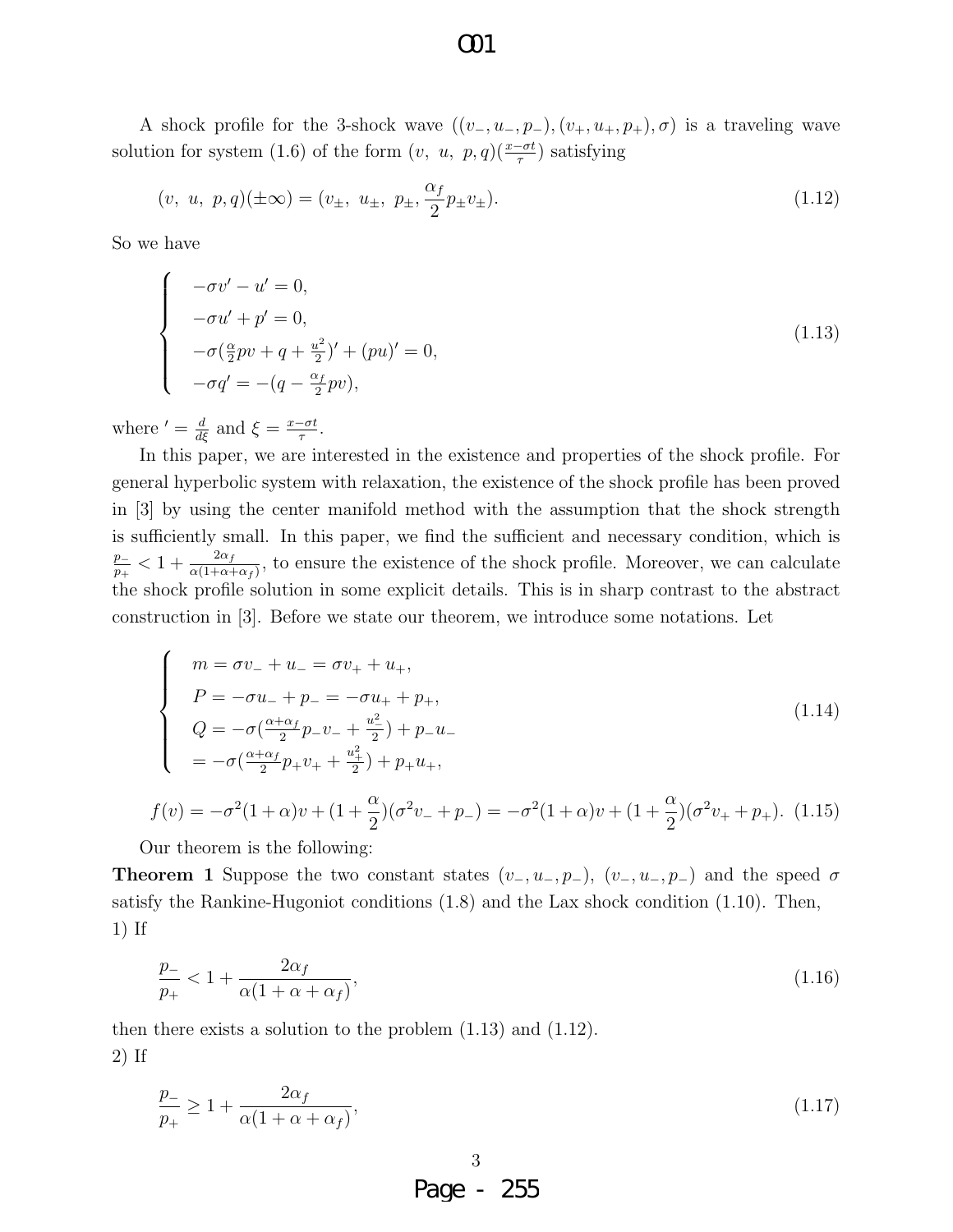the problem (1.13) and (1.12) does not admit a smooth solution.

3) In case 1), i. e., if  $(1.16)$  holds, the solution of the problem  $(1.13)$  and  $(1.12)$  satisfying  $v(0) = v_0$  for some constant  $v_0$  satisfying  $v_0 < v_0 < v_+$  is giving by

$$
2f(v_{+}) (\ln(v_{+}-v) - \ln(v_{+}-v_{0})) - 2f(v_{-}) (\ln(v-v_{-}) - \ln(v_{0}-v_{-}))
$$
  
=  $-\sigma \xi (1 + \alpha + \alpha_{f})(v_{+}-v_{-}),$  (1.18)

$$
u(\xi) = m - \sigma v(\xi), \ p(\xi) = m\sigma + P - \sigma^2 v(\xi). \tag{1.19}
$$

for  $-\infty < \xi < +\infty$ . For this solution, we have

$$
v'(\xi) > 0, \ u'(\xi) < 0, \ p'(\xi) < 0,\tag{1.20}
$$

for  $-\infty < \xi < +\infty$ , and

$$
C_1 \exp\left(-\frac{1+\alpha+\alpha_f}{2f(v_+)}\sigma(v_+-v_-)\xi\right)
$$
  
\n
$$
\leq v_+-v(\xi), \ v'(\xi)
$$
  
\n
$$
\leq C_2 \exp\left(-\frac{1+\alpha+\alpha_f}{2f(v_+)}\sigma(v_+-v_-)\xi\right)
$$
\n(1.21)

for  $\xi > 0$ ,

$$
C_3 \exp\left(\frac{1+\alpha+\alpha_f}{2f(v_-)}\sigma(v_+-v_-)\xi\right)
$$
  
\n
$$
\leq v(\xi) - v_-, v'(\xi)
$$
  
\n
$$
\leq C_4 \exp\left(\frac{1+\alpha+\alpha_f}{2f(v_-)}\sigma(v_+-v_-)\xi\right)
$$
\n(1.22)

for  $\xi$  < 0, where  $C_i$  ( $i = 1, 2, 3, 4$ ) are some positive constants. For  $u(\xi)$  and  $p(\xi)$ , we have the similar estimates.

# **2 Proof of Theorem 1**

In this section, we give a proof of the Theorem 1.

We integrate (1.13) to get

$$
\begin{cases}\n\sigma v + u = m, \\
-\sigma u + p = P, \\
-\sigma(\frac{\alpha}{2}pv + q + \frac{u^2}{2}) + (pu) = Q,\n\end{cases}
$$
\n(2.1)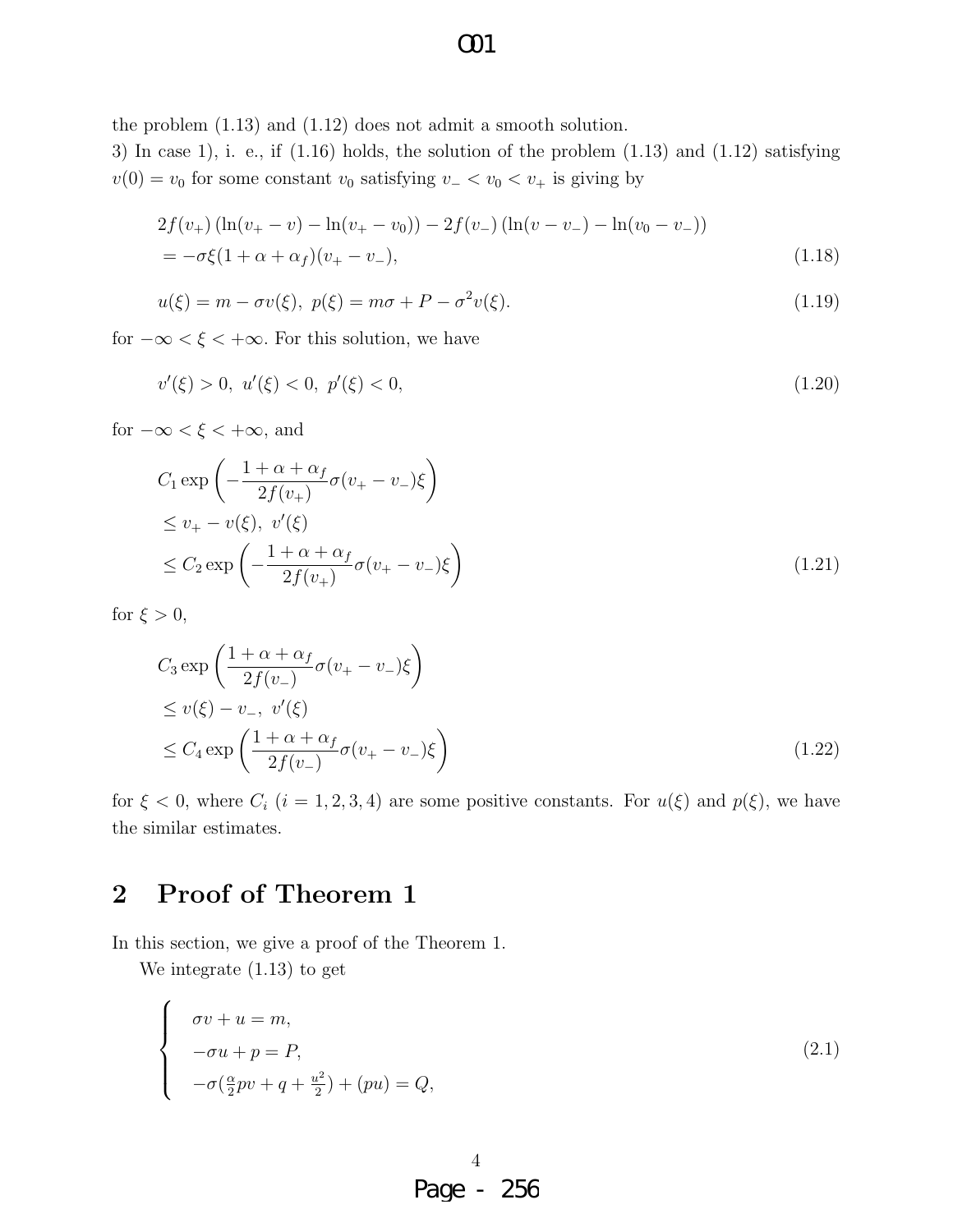where  $m$ ,  $P$  and  $Q$  are given by  $(1.14)$  By the third equation of  $(2.1)$ , we have:

$$
q = -\left(\frac{\alpha}{2}pv + \frac{u^2}{2}\right) + \frac{pu - Q}{\sigma},\tag{2.2}
$$

Substituting  $(2.2)$  into the fourth equation of  $(1.13)$ , using  $(2.1)$  and  $(2.2)$ , we get

$$
f(v)\frac{dv}{d\xi} = \frac{1}{\sigma} \left( \frac{\alpha + \alpha_f}{2} pv + \frac{u^2}{2} - \frac{pu - Q}{\sigma} \right),\tag{2.3}
$$

where  $f(v)$  is given by  $(1.15)$  So

$$
f(v_{-}) = v_{-} \left( -\frac{\alpha}{2} \sigma^{2} + (1 + \frac{\alpha}{2}) \frac{p_{-}}{v_{-}} \right). \tag{2.4}
$$

In view of  $(1.10)$ , we have

$$
-\frac{\alpha}{2}\sigma^2 + (1+\frac{\alpha}{2})\frac{p_-}{v_-}
$$
  
> 
$$
-\frac{\alpha}{2}(1+\frac{2}{\alpha+\alpha_f})\frac{p_-}{v_-} + (1+\frac{\alpha}{2})\frac{p_-}{v_-}
$$
  
= 
$$
\left(1-\frac{\alpha}{\alpha+\alpha_f}\right)\frac{p_-}{v_-} > 0.
$$
 (2.5)

Therefore

*f*(*v*<sup>−</sup>) > 0*.* 

By (1.15), we get

$$
f(v_{+}) = v_{+} \left( -\frac{\alpha}{2} \sigma^{2} + (1 + \frac{\alpha}{2}) \frac{p_{+}}{v_{+}} \right). \tag{2.6}
$$

Let

$$
\bar{v} = \frac{1 + \frac{\alpha}{2}}{1 + \alpha} \frac{\sigma^2 v_+ + p_+}{\sigma^2}.
$$
\n
$$
(2.7)
$$

Then

$$
f(\bar{v}) = 0.\tag{2.8}
$$

So, if

$$
v_{+} < \bar{v},\tag{2.9}
$$

then

$$
f(v_+) > 0.\t\t(2.10)
$$

# O01

5 Page - 257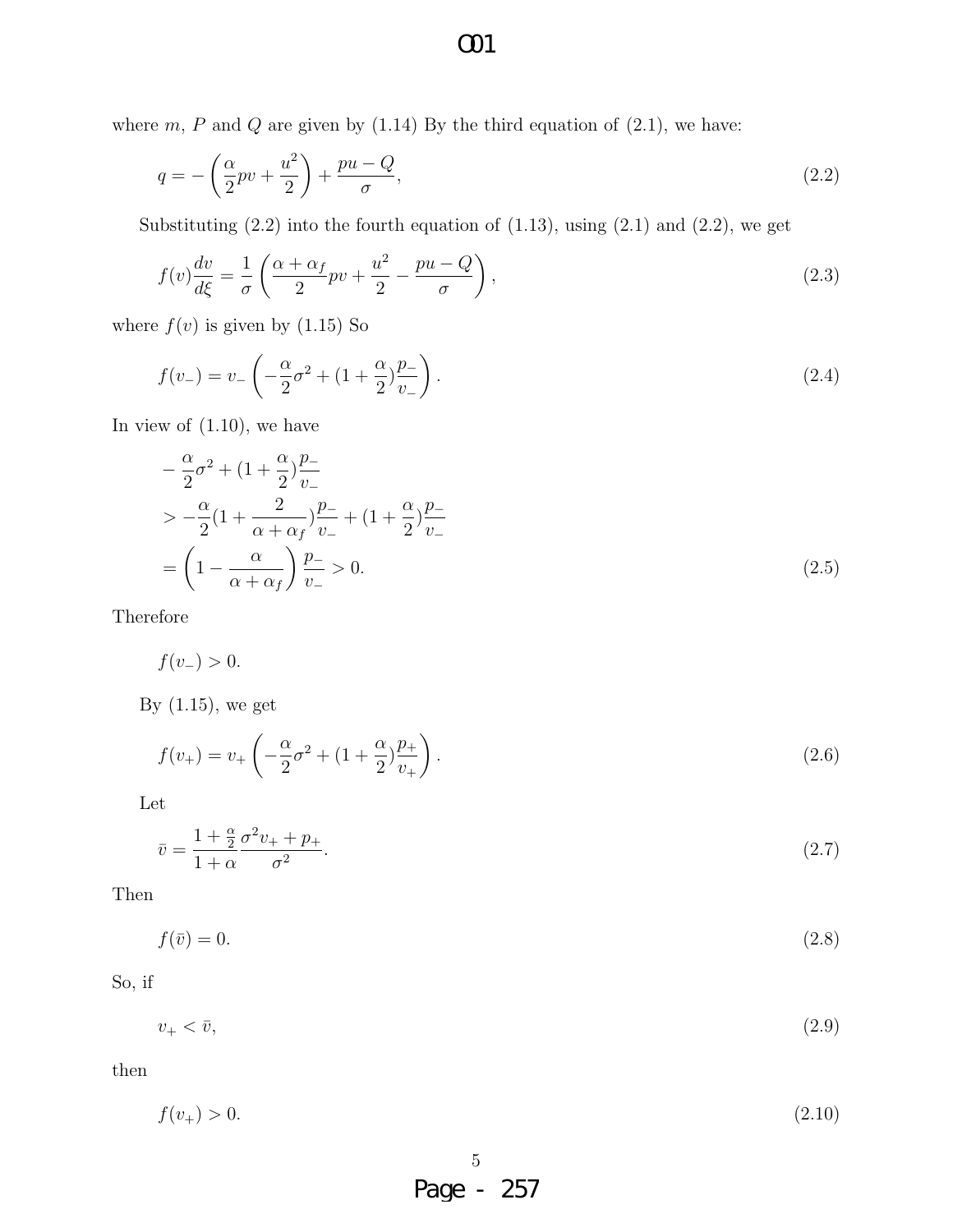In the next lemma, we will give a neat condition to ensure (2.10). **Lemma 2.1** 1) If  $\frac{p_{-}}{p_{+}} < 1 + \frac{2\alpha_{f}}{\alpha(1+\alpha+\alpha_{f})}$ , then  $v_{+} < \bar{v}$  and thus  $f(v_{+}) > 0$ . 2) If  $\frac{p_{-}}{p_{+}} = 1 + \frac{2\alpha_{f}}{\alpha(1+\alpha)}$  $\frac{2\alpha_f}{\alpha(1+\alpha+\alpha_f)}$ , then  $v_+ = \bar{v}$  and  $f(v_+) = 0$ . 3) If  $\frac{p_{-}}{p_{+}} > 1 + \frac{2\alpha_{f}}{\alpha(1+\alpha+\alpha_{f})}$ , then  $v_{+} > \bar{v}$  and  $f(v_{+}) < 0$ . *Proof.* First, we use (1.8) to show that

$$
\frac{\alpha + \alpha_f}{2}(p_+v_+ - p_-v_-) = (v_- - v_+)\frac{p_+ + p_-}{2}.
$$
\n(2.11)

In fact, by the third equation of (1.8), we have

$$
\frac{\alpha + \alpha_f}{2} (p_+ v_+ - p_- v_-)
$$
  
=  $\frac{1}{\sigma} (p_+ u_+ - p_- u_-) - \frac{u_+^2 - u_-^2}{2}$   
=  $\frac{1}{\sigma} (p_+ u_+ - p_- u_-) - \frac{u_+ + u_-}{2} (u_+ - u_-).$  (2.12)

By the second equation of (1.8), we have  $(u_{+} - u_{-}) = \frac{1}{\sigma}(p_{+} - p_{-})$ . This, together with (2.12), implies that

$$
\frac{\alpha + \alpha_f}{2} (p_+ v_+ - p_- v_-)
$$
\n
$$
= \frac{1}{\sigma} \left( p_+ u_+ - p_- u_- \right) - \frac{p_+ - p_-}{2} (u_+ + u_-)
$$
\n
$$
= \frac{1}{\sigma} \left( \frac{1}{2} p_+ u_+ - \frac{1}{2} p_- u_- - \frac{1}{2} p_+ u_- + \frac{1}{2} p_- u_+ \right)
$$
\n
$$
= \frac{1}{\sigma} (u_+ - u_-) (p_+ + p_-).
$$
\n(2.13)

This proves (2.11). Divided by  $p_2v_+$  both sides of (2.11), we get

$$
\frac{\alpha + \alpha_f}{2} \left( \frac{p_+}{p_-} - \frac{v_-}{v_+} \right) = \left( \frac{v_-}{v_+} - 1 \right) \frac{\frac{p_+}{p_-} + 1}{2}.
$$

We solve for  $\frac{v-}{v_+}$  from this to get

$$
\frac{v_{-}}{v_{+}} = \frac{(\alpha + \alpha_{f})\frac{p_{+}}{p_{-}} + \frac{p_{+}}{p_{-}} + 1}{(\alpha + \alpha_{f}) + \frac{p_{+}}{p_{-}} + 1}.
$$
\n(2.14)

It is easy to verify that  $v_+ < \bar{v}$  is equivalent to

$$
\sigma^2 < \left(1 + \frac{2}{\alpha}\right) \frac{p_+}{v_+}.\tag{2.15}
$$

From the first and second equations of (1.8), we know that

$$
\sigma^2 = \frac{p_{-} - p_{+}}{v_{+} - v_{-}}\tag{2.16}
$$

# Page - 258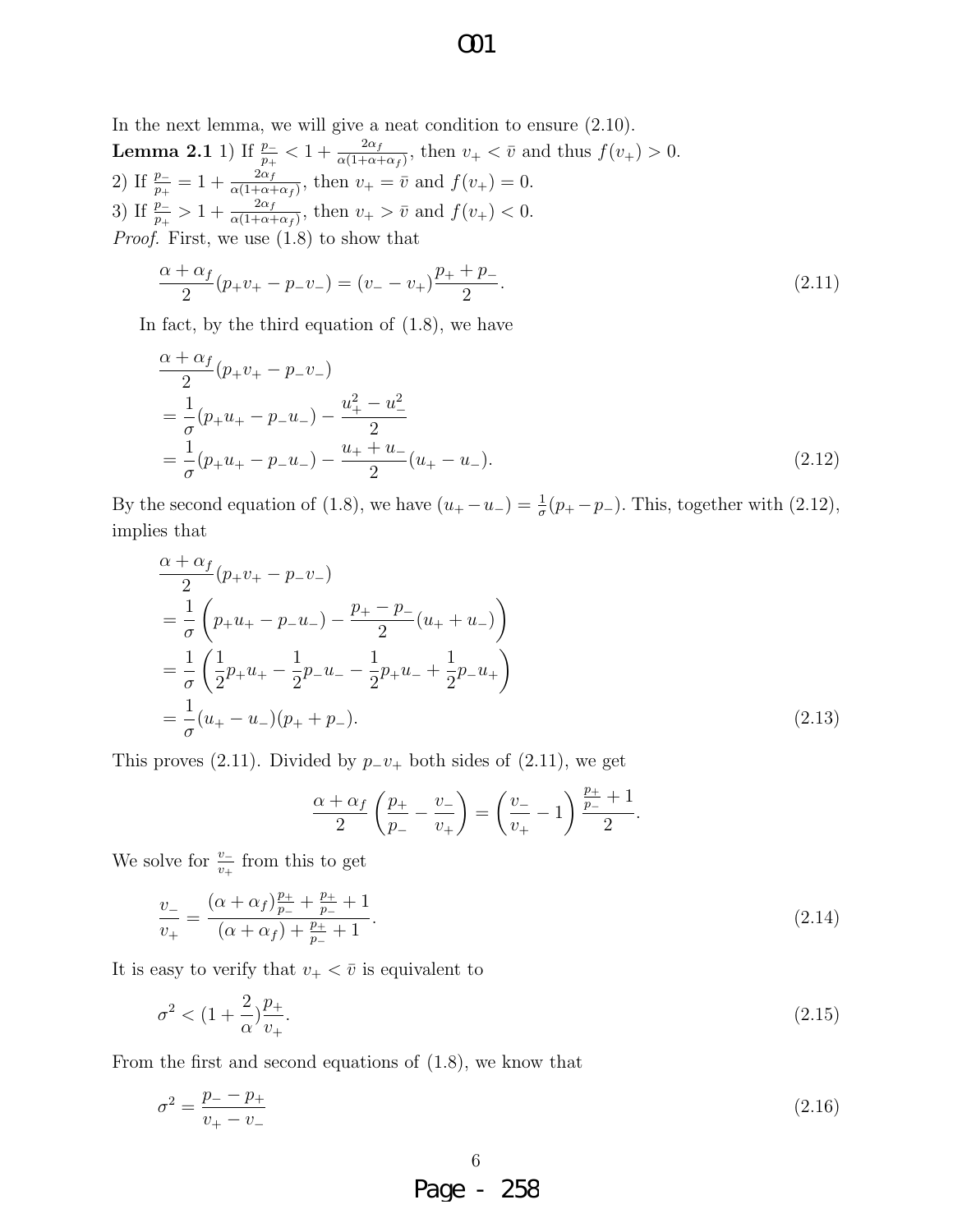So  $v_+ < \bar{v}$  is equivalent to

$$
\frac{p_{-} - p_{+}}{v_{+} - v_{-}} < (1 + \frac{2}{\alpha})\frac{p_{+}}{v_{+}}\tag{2.17}
$$

**CO1** 

Now we use  $(2.14)$  to show  $(2.17)$  if  $(1.16)$  is true.

By  $(2.14)$ , we have

$$
\frac{p_{-} - p_{+}}{v_{+} - v_{-}} = \frac{\binom{p_{-}}{p_{+}} - 1}{1 - \binom{v_{-}}{v_{+}}} \left(\frac{p_{+}}{v_{+}}\right)
$$
\n
$$
= \frac{\binom{p_{-}}{p_{+}} - 1}{1 - \frac{(\alpha + \alpha_{f})(\frac{p_{+}}{p_{-}}) + (\frac{p_{+}}{p_{-}}) + 1}{(\alpha + \alpha_{f})(\frac{p_{+}}{p_{-}}) + 1}} \left(\frac{p_{+}}{v_{+}}\right)
$$
\n
$$
= \frac{\binom{p_{-}}{p_{+}} - 1}{(\alpha + \alpha_{f})(1 - \frac{p_{+}}{p_{-}})} \left[(\alpha + \alpha_{f}) + \frac{p_{+}}{p_{-}} + 1\right] \left(\frac{p_{+}}{v_{+}}\right)
$$
\n
$$
= \frac{\binom{p_{-}}{p_{+}} - 1}{1 - \binom{p_{+}}{p_{-}}} \left(1 + \frac{\binom{p_{+}}{p_{-}} + 1}{\alpha + \alpha_{f}}\right) \left(\frac{p_{+}}{v_{+}}\right)
$$
\n
$$
= \frac{\binom{p_{-}}{p_{+}} \left(\frac{p_{-}}{p_{-}} - 1\right)}{\binom{p_{-}}{p_{+}}} \left(1 + \frac{\binom{p_{+}}{p_{-}} + 1}{\alpha + \alpha_{f}}\right) \left(\frac{p_{+}}{v_{+}}\right)
$$
\n
$$
= \left(\frac{p_{-}}{p_{+}}\right) \left(1 + \frac{\binom{p_{+}}{p_{-}} + 1}{\alpha + \alpha_{f}}\right) \left(\frac{p_{+}}{v_{+}}\right)
$$
\n
$$
= \left(\frac{p_{-}}{p_{+}} + \frac{1}{\alpha + \alpha_{f}} \left(1 + \frac{p_{-}}{p_{+}}\right)\right) \left(\frac{p_{+}}{v_{+}}\right)
$$
\n
$$
= \left(1 + \frac{1}{\alpha + \alpha_{f}}\right) \left(\frac{p_{-}}{p_{+}}\right) + \frac{1}{\alpha + \alpha_{f}}\right) \left(\frac{p_{+}}{v_{+}}\right)
$$
\n(2.18)

So, if (1.16) holds, then we have

$$
(1 + \frac{1}{\alpha + \alpha_f} \frac{p_{-}}{p_{+}} + \frac{1}{\alpha + \alpha_f}
$$
  
\n
$$
< (1 + \frac{1}{\alpha + \alpha_f} \frac{2\alpha_f}{(1 + \alpha + \alpha_f)}) + \frac{1}{\alpha + \alpha_f}
$$
  
\n
$$
= 1 + \frac{1}{\alpha + \alpha_f} \left(2 + \frac{2\alpha_f}{\alpha(1 + \alpha + \alpha_f)}\right) + \frac{2\alpha_f}{\alpha(1 + \alpha + \alpha_f)}
$$
  
\n
$$
= 1 + \frac{1}{\alpha + \alpha_f} \left(\frac{2\alpha(1 + \alpha + \alpha_f) + 2\alpha_f}{\alpha(1 + \alpha + \alpha_f)}\right) + \frac{2\alpha_f}{\alpha(1 + \alpha + \alpha_f)}
$$
  
\n
$$
= 1 + \frac{2}{\alpha + \alpha_f} \frac{(\alpha + \alpha_f)(1 + \alpha)}{\alpha(1 + \alpha + \alpha_f)} + \frac{2\alpha_f}{\alpha(1 + \alpha + \alpha_f)}
$$
  
\n
$$
= 1 + \frac{2(1 + \alpha)}{\alpha(1 + \alpha + \alpha_f)} + \frac{2\alpha_f}{\alpha(1 + \alpha + \alpha_f)}
$$
  
\n
$$
= 1 + \frac{2}{\alpha}
$$
 (2.19)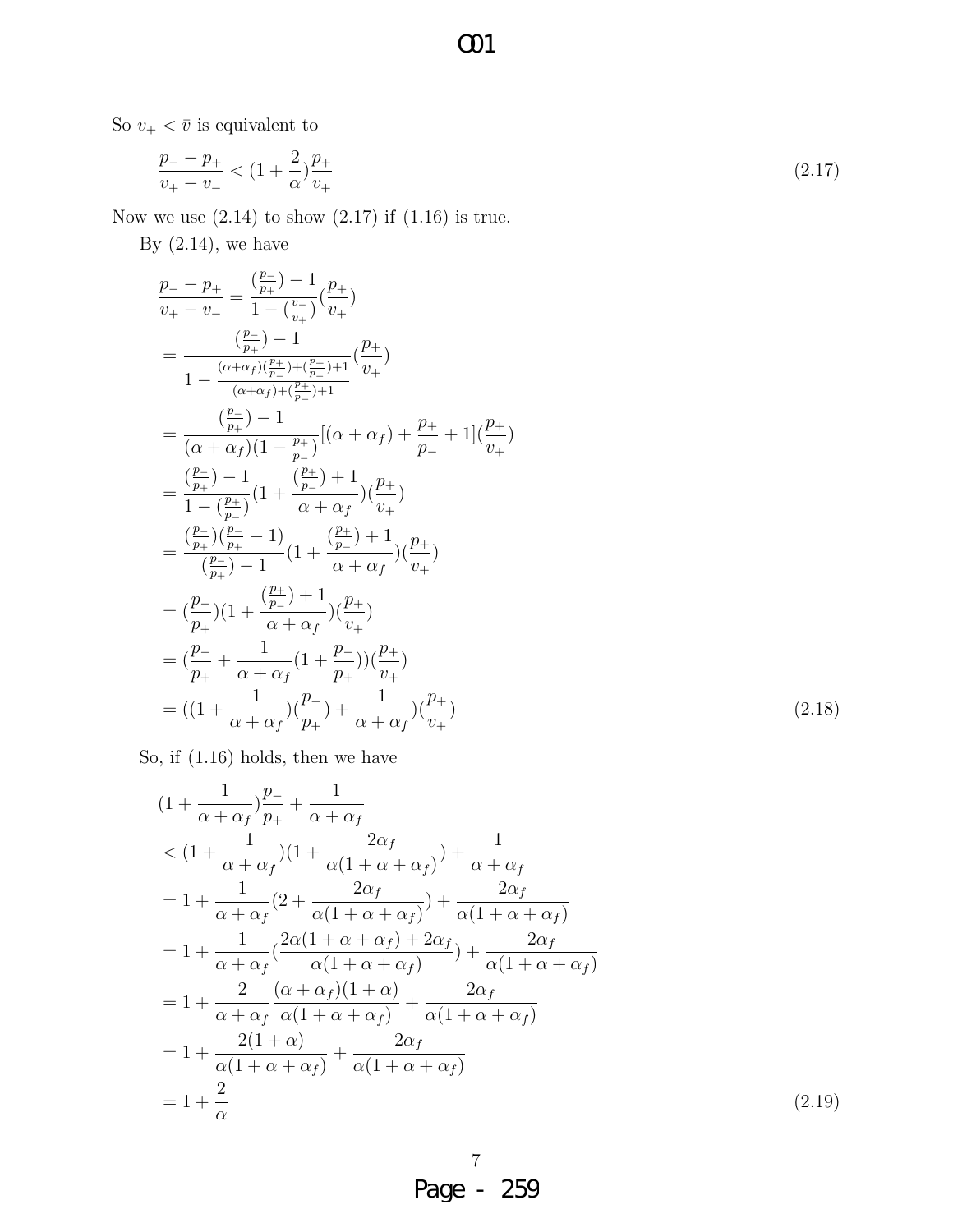$(2.17)$  follows from  $(2.18)$  and  $(2.19)$ . This proves 1). 2) and 3) follow from the same arguments.

#### **Proof of Theorem 1**:

Let

$$
G(v) = (\alpha + \alpha_f)pv + u^2 - \frac{2(pu - Q)}{\sigma}
$$
\n(2.20)

It yields from  $(1.14)$  and  $(2.20)$  that

$$
G(v) = (\alpha + \alpha_f)(m\sigma + P - \sigma^2 v)v + (m - \sigma v)^2 - \frac{2}{\sigma}((m - \sigma v)(m\sigma + P - \sigma^2 v) - Q), (2.21)
$$

where  $m, P, Q$  are given in (1.14) So,  $G(v)$  is a quadratic function of *v*. Moreover, by (1.14) and  $(1.15)$ , we have

$$
G(v_+) = G(v_-) = 0.\t\t(2.22)
$$

Therefore,

$$
G(v) = -\beta(v - v_{-})(v - v_{+})
$$
\n(2.23)

for some constant *β*. By comparing (2.22) with (2.21), we get  $\beta = \sigma^2(1 + \alpha + \alpha_f)$  Hence,

$$
G(v) = -\sigma^2 (1 + \alpha + \alpha_f)(v - v_{-})(v - v_{+})
$$
\n(2.24)

So

$$
G(v) > 0 \tag{2.25}
$$

as *v<sup>−</sup> < v < v*+.

In case 1), we choose a constant  $v_0$  satisfying  $v_-\langle v_0 \rangle \langle v_+$  and set  $v(0) = v_0$ . Then we have from  $(2.3)$  that

$$
\int_{v_0}^v \frac{2f(v)}{G(v)} dv = \frac{1}{\sigma} \xi. \tag{2.26}
$$

Also, by Lemma 2.1, and  $(2.24)$ , we have, if

$$
\frac{p_-}{p_+}<1+\frac{2\alpha_f}{\alpha(1+\alpha+\alpha_f)},
$$

then  $\frac{f(v)}{G(v)} > 0$  for  $v - < v < v_{+}$ , and

$$
\int_{v_0}^{v_+} \frac{2f(v)}{G(v)} dv = +\infty,
$$
\n(2.27)

# Page - 260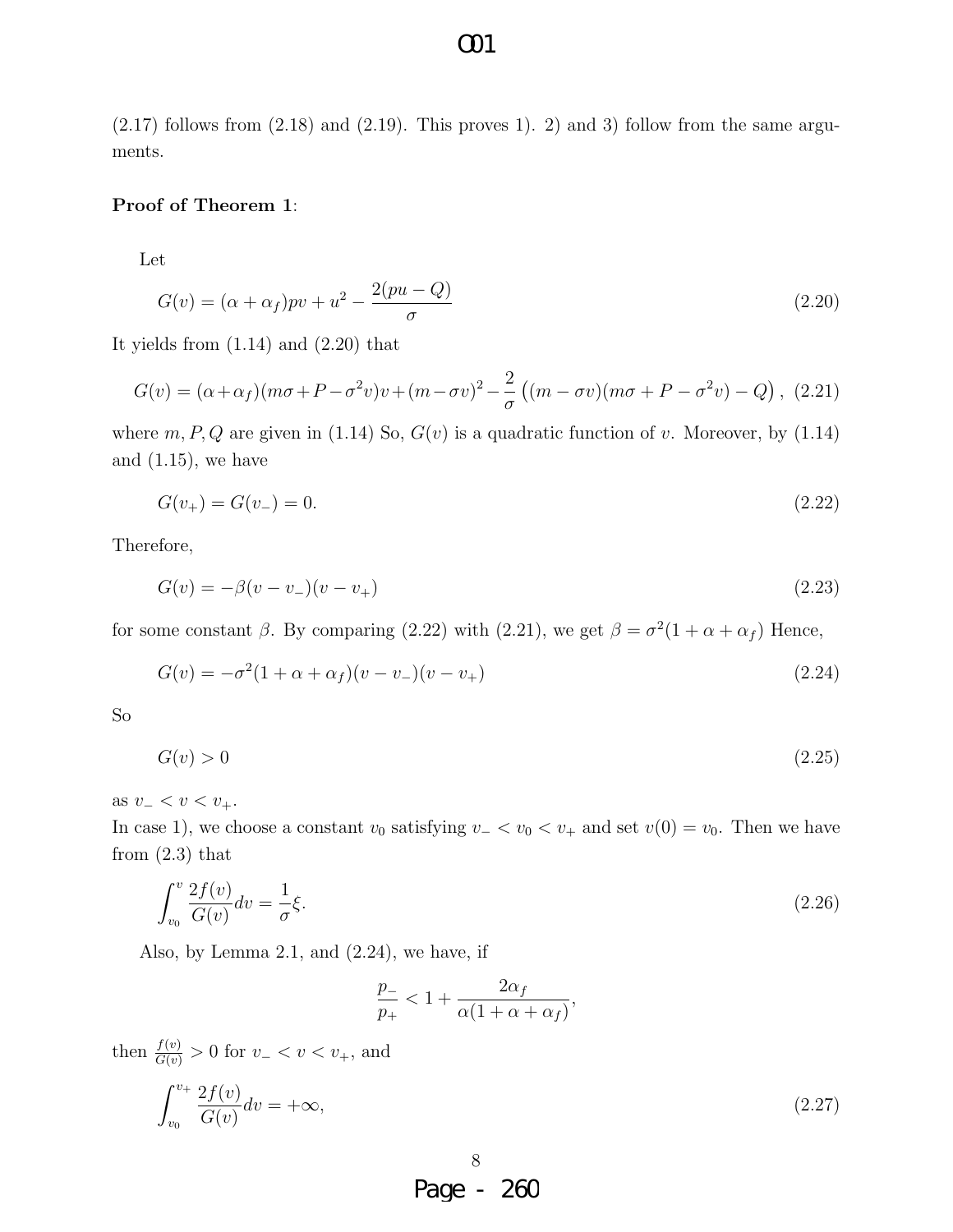$$
\int_{v_0}^{v_-} \frac{2f(v)}{G(v)} dv = -\infty.
$$
\n(2.28)

Therefore, the map:  $\xi \to v(\xi)$  is a one-to-one and onto map from  $(-\infty, +\infty)$  to  $(v_-, v_+)$ . Moreover, it follows from  $(2.27)$  and  $(2.28)$  that

O01

$$
v(-\infty) = v_-, v(+\infty) = v_+.
$$

This proves 1) in Theorem 1. If

$$
\frac{p_-}{p_+} \ge 1 + \frac{2\alpha_f}{\alpha(1 + \alpha + \alpha_f)},\tag{2.29}
$$

by Lemma 2.1, we know that  $v$ <sup>*−*</sup>  $\leq v$ <sup></sup>+. In this case, we use the proof by contradiction to prove 2) in Theorem 1 as follows. Suppose that the problem (1.12) and (1.13) has a solution *v*( $\xi$ ). Since in this case,  $v$ <sub>−</sub>  $\lt \bar{v}$   $\le v$ <sub>+</sub>, and  $f'(v) < 0$ , we have  $f(v) > 0 \ge f(v)$ . We may write (2.3) as

$$
2\sigma f(v)\frac{dv}{d\xi} = G(v). \tag{2.30}
$$

Since  $v(-\infty) = v_-\text{ and } f(v) > 0 \text{ for } v_- < v < \bar{v} \text{ and } G(v) > 0 \text{ for } v_- < v < v_+$ , we have  $\frac{dv}{d\xi}$  > 0 when  $v$ <sub>−</sub>  $\lt v$   $\lt \bar{v}$   $\lt v$  +. For a constant  $v_1$  satisfying  $v$ <sub>−</sub>  $\lt v$ <sub>1</sub>  $\lt \bar{v}$ , there exists  $\xi_1 \in (-\infty, +\infty)$  such that  $v(\xi_1) = v_1$ . It follows from (2.30) that

$$
\int_{v_1}^{v} \frac{2\sigma f(w)}{G(w)} dw = \xi - \xi_1.
$$
\n(2.31)

By  $(1.15)$ , we know that  $f(v)$  is a linear function of v in the form

$$
f(v) = -k(v - \bar{v}),\tag{2.32}
$$

where  $k = \sigma^2(1 + \alpha)$ . It follows from (2.23), and the fact that  $v - < v < \overline{v} \le v_+$  (when (2.29) holds) that

$$
\int_{v_1}^{\bar{v}} \frac{2\sigma f(w)}{G(w)} dw < +\infty.
$$
\n(2.33)

We let

$$
\bar{\xi} = \xi_1 + \int_{v_1}^{\bar{v}} \frac{2\sigma f(w)}{G(w)} dw.
$$

Then by (2.30), we can conclude that, as  $\xi \to \xi_1$ ,  $v(\xi) \to \bar{v}$  and  $\frac{dv(\xi)}{d\xi} \to +\infty$ . This proves 2) in Theorem 1.

We can prove 3) in Theorem 1 as follows. We have already proved that if  $\frac{p_+}{p_+} < 1 + \frac{2\alpha_f}{\alpha(1+\alpha+\alpha_f)}$ ,